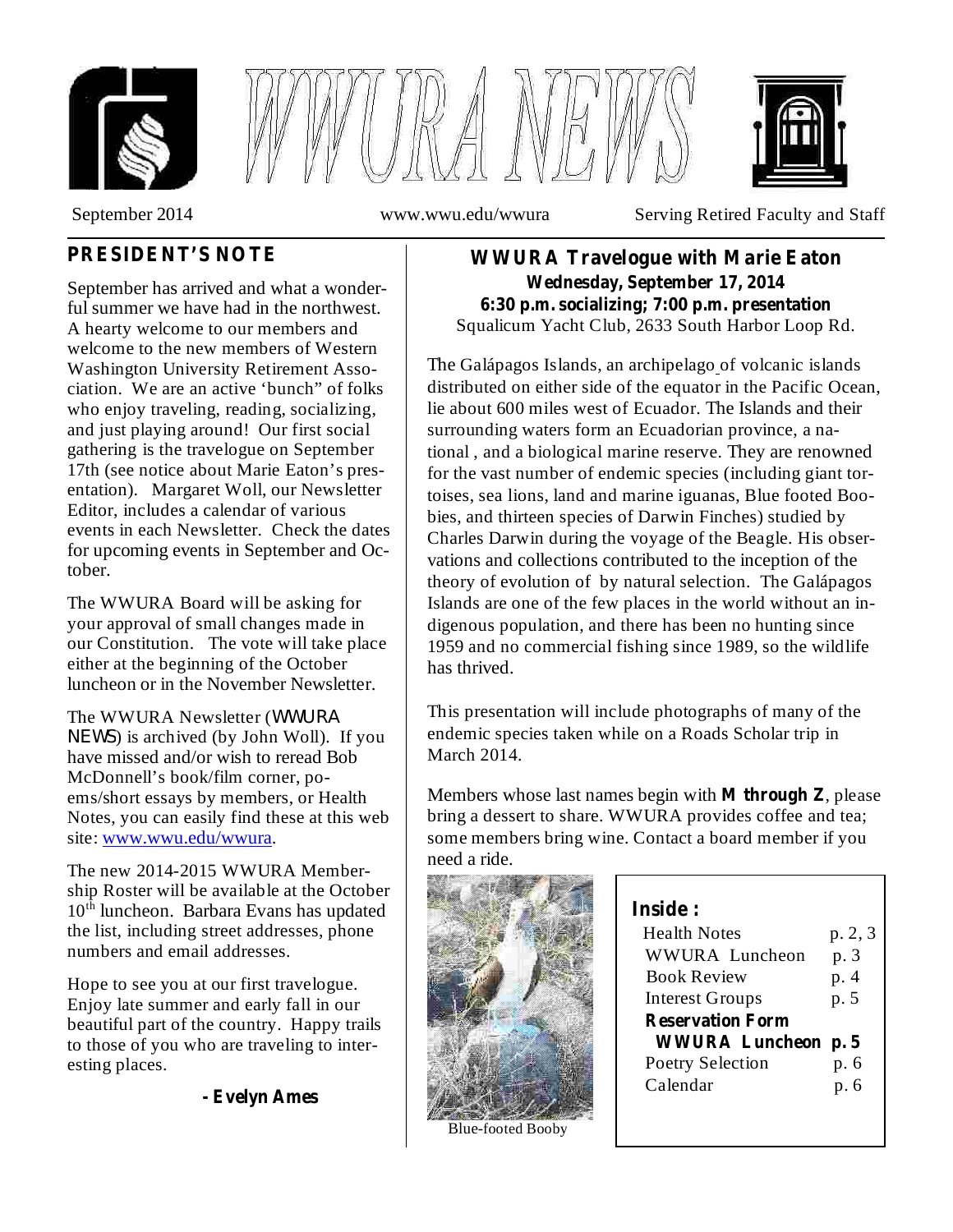### **September 2014 Health Notes by Evelyn Ames**

# **Staying Hydrated! Why Water Matters!**

same. Water matters! **Dehydration** is when there is a lack of fluids in the body. A person loses more fluid Our "hot" weather in the northwest comes and goes but the importance of staying hydrated remains the than what it takes in. This means the body cannot carry out its normal functions. (http://www.mayoclinic.org/diseases-conditions/dehydration/basics/risk-factors/con-20030056)

As one ages, the body become more susceptible to dehydration for several reasons:

body's ability to conserve water is reduced;

thirst sense becomes less acute;

one is less able to respond to changes in temperature;

- older adults, especially in nursing homes or living alone may tend to eat less and drink less fluids. Disability or neglect also may prevent them from being well nourished.
- "these problems are compounded by chronic illnesses such as diabetes, dementia, and by the use of certain medications."

**Symptoms of mild to moderate dehydration** include: dry, sticky mouth, sleepiness or tiredness — children headache, constipation, and dizziness or lightheadedness. Symptoms of severe dehydration, which is a are likely to be less active than usual, thirst, decreased urine output, few or no tears when crying, dry skin, medical emergency include: extreme thirst, irritability and confusion, very dry mouth (and skin and mucous membranes), little or no urination (dark yellow or amber color), sunken eyes, low blood pressure, rapid heartbeat and breathing, fever, and no tears when crying. (http://www.mayoclinic.org/diseasesconditions/dehydration/basics/risk-factors/con-20030056)

When one may need to take in more fluids than usual:

- Illness: "Start giving extra water or an oral rehydration solution at the first signs of illness don't wait until dehydration occurs. And although they might sound appealing, traditional "clear fluids" such as ginger ale or other sodas contain too much sugar and too little sodium to replenish lost electrolytes." Suggestion is to find a shady area, recline and drink water.
- Exercise. "In general, it's best to start hydrating the day before strenuous exercise. Producing lots of clear, dilute urine is a good indication that you're well hydrated. Before exercising, drink 1 to 3 cups (0.24 to 0.70 liters) of water. During the activity, replenish fluids at regular intervals and continue drinking water or other fluids after you're finished. Keep in mind that drinking too much not only can cause bloating and discomfort but also may lead to a potentially fatal condition in which your blood sodium becomes too low (hyponatremia). This occurs when you drink more fluids than you lose through sweating."
- Environment: Additional water in hot or humid weather helps to lower body temperature and replace fluid lost through sweating (in cold weather, sweating because of insulated clothing). Hot indoor air may cause skin to lose moisture.

"To prevent dehydration, drink plenty of fluids and eat foods high in water such as fruits and vegetables. Letting thirst be your guide is an adequate daily guideline for most healthy people. Fluids can be obtained not just from water but also from other beverages and foods. But, if you're exercising, don't wait for thirst to keep up with your fluids." (http://www.mayoclinic.org/diseases-conditions/dehydration/basics/riskfactors/con-20030056 The Institute of Medicine determined that an adequate intake (AI) for men is roughly 3 liters (about 13 cups) of total beverages a day. The AI for women is 2.2 liters (about 9 cups) of total beverages a day. How much depends on one's health, where one lives and activity level.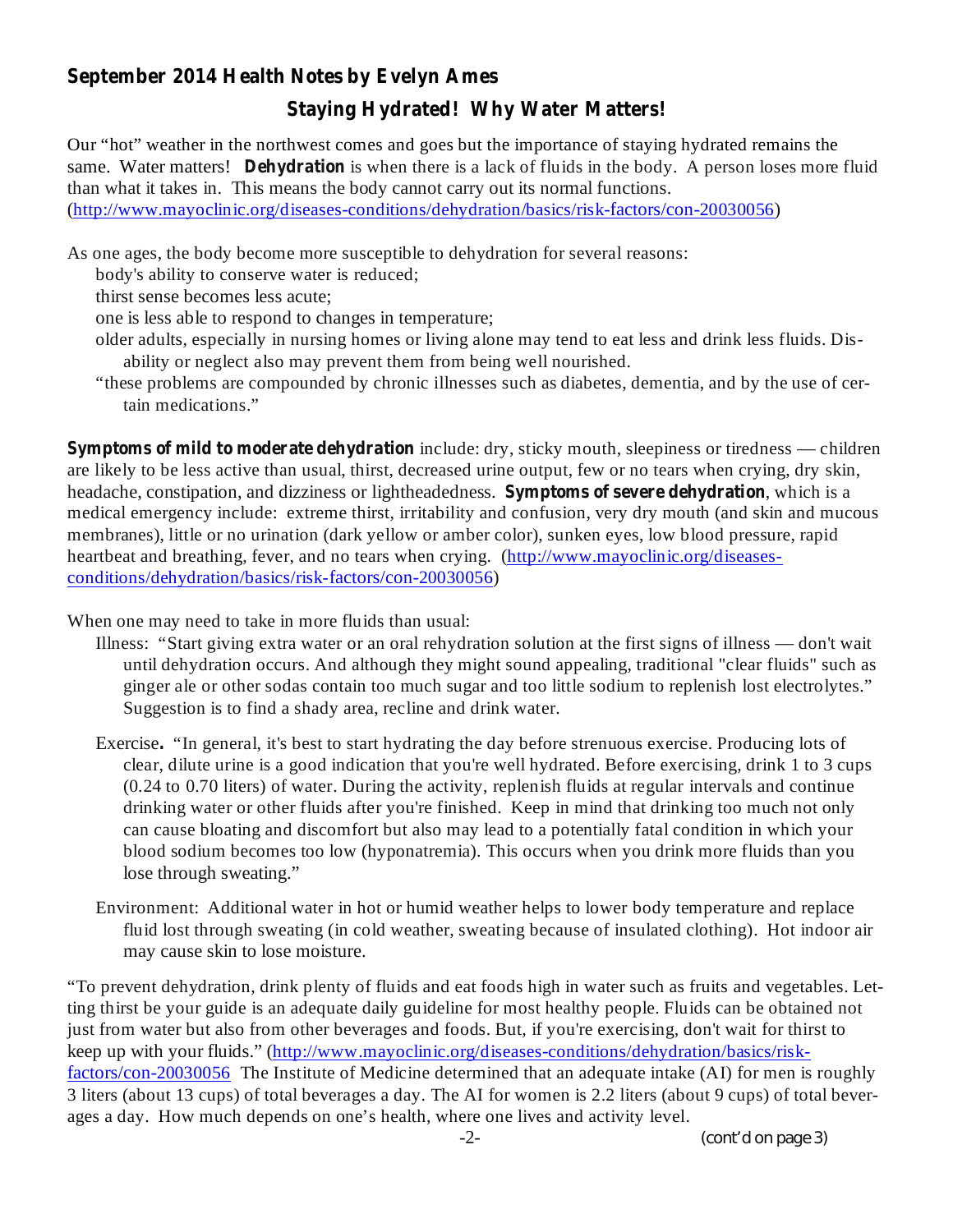## **Health Notes,** cont'd

http://www.mayoclinic.org/healthy-living/nutrition-and-healthy-eating/in-depth/water/art-20044256 Chart displaying water content of fruits and vegetables is at this site: http://www2.ca.uky.edu/enri/pubs/enri129.pdf

In summation, (http://www.ncbi.nlm.nih.gov/pmc/articles/PMC2625510/) "Dehydration is the most common fluid and electrolyte problem among the elderly. The usual causes of water loss are frequently absent in dehydrated elderly patients. Age-related changes in total body water, thirst perception, renal concentrating ability, and vasopressin effectiveness probably predispose to dehydration. Dehydration related to infection, high-protein tube feedings, cerebral vascular accidents, and medication-related hypodypsia are particularly relevant for elderly patients. Appropriate treatment depends on accurately assessing the water deficit and slowly correcting that deficit."

## **WWURA Fall Luncheon Friday, October 10, 2014** 11:30 a.m. Northwood Hall, 3240 Northwest Avenue



**"Growing Veterans, Growing the Community"**

**Chris Brown, the founder and Director** Bill Smith, WWURA member, will introduce of the non-profit organization Growing Veterans in Lynden, WA.

Chris is a veteran combat Marine and Purple Heart recipient, who returned from a tour in Iraq and two in Afghanistan determined to help fellow post 9/11 veterans reintegrate into their home communities. Missing the camaraderie and teamwork fostered by his U.S Marine Corps experience, Chris quietly and purposefully sought opportunities to build a community where team work prevailed and where ultimately a powerful peerto-peer mentorship model emerged.

Since leaving the military in 2008, Chris attended Whatcom Community College and Western Washington University, where he majored in Human Services and became interested in community hunger, nutritious food, and organic farming. After graduation he served one year as an Americorps Veteran Intern learning farming skills and the agriculture business as he interned at Growing Washington, the largest non-profit organic farm in the state of Washington.

During his internship he talked with other veterans and those conversations and his undergraduate research convinced him that "veteran isolation" is the largest source of the many problems veterans face as they reintegrate into their home communities--homelessness, depression, divorce, and suicide. In 2012 with advice from other veterans and organic farmers Chris began Growing Veterans, a non-profit three-acre organic farm in Lynden, Washington. The mission of Growing Veterans is simple: "To empower military veterans to grow food, communities, and each other." Farming has many healthy benefits, as one young Afghani veteran recently reminded us at the farm, "It feels good to be putting something into the ground that is going to explode into life instead of destruction."

Chris will speak on the role of Growing Veterans and sustainable organic farming as a solution to problems such as the aging of Washington state farmers, educating citizens about local food resources, and eliminating veteran isolation within local communities through farming.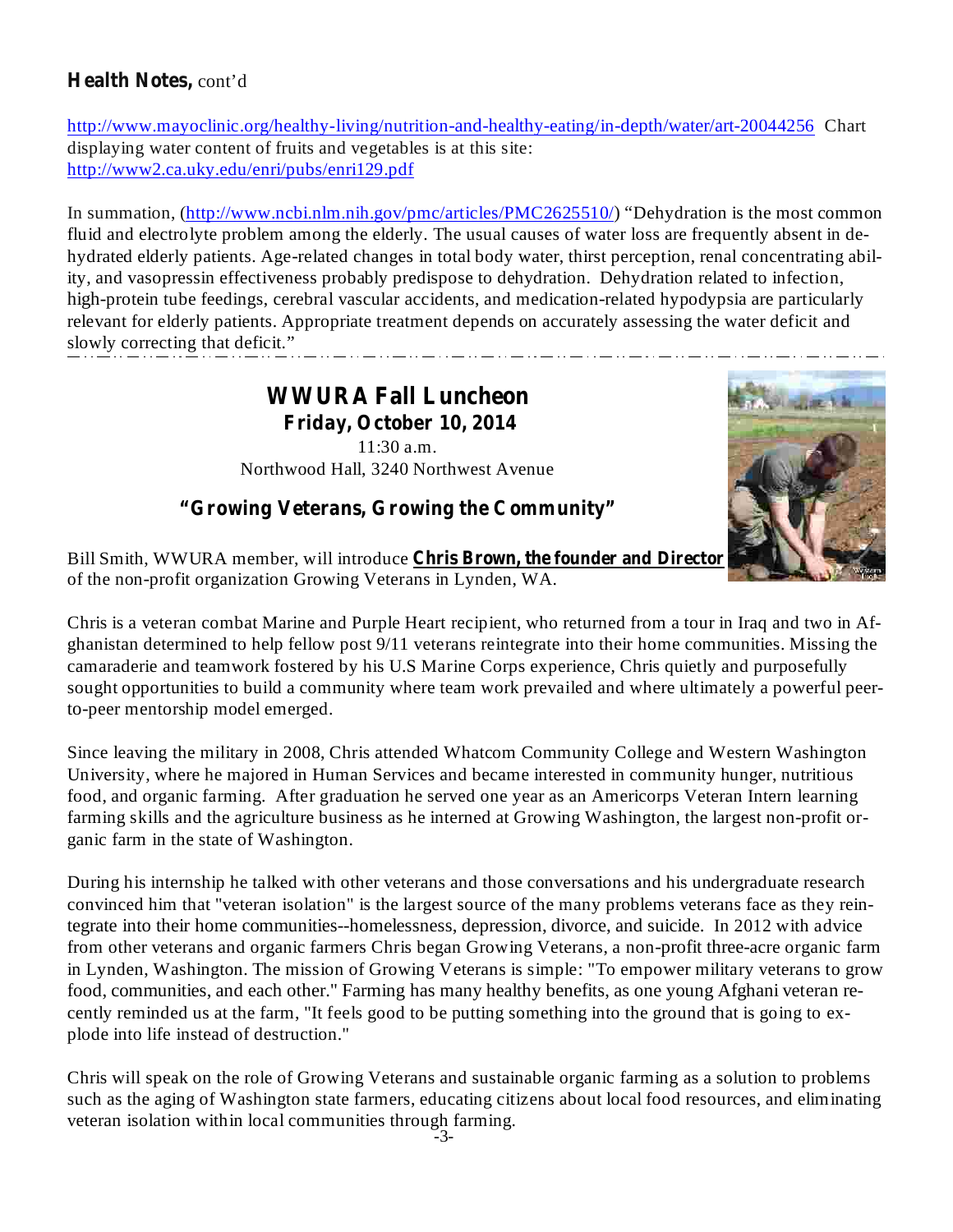### **Book Review**

## *The Boys in the Boat: Nine Americans and Their Epic Quest for Gold at the 1936 Olympics: a review*

This book is a marvelous tale told by a Pacific Northwest author about a triumph of Pacific Northwest men on a national stage and then an international stage.

It's the thrilling tale of the crew team of the University of Washington of 1936. While Daniel James Brown begins with and focuses on one of the members of the crew, Joe Rantz, he includes the stories of all of the crew, of the coaches, and even of the boatwright who lovingly built their shells.

Brown came across this story when he met Joe Rantz near the end of his, Rantz's life. And a fascinating story it is. Orphaned at four years of age, he was forced out of his father's home, at the age of ten, by his new mother-in-law. He coped through the persistence and hard work that characterized him throughout his life. Joe Rantz's way of affording to attend the University of Washington was by going out for crew in his freshman year, 1933. Having been selected to occupy seat three of the first boat of freshman crew, Joe met the cast of characters who fill the rest of the book: George Yeoman, boatwright transplanted from England and entirely devoted to rowing and to the construction of the finest shell possible; Tom Bolles, freshman crew coach, who successfully taught lads who knew next to nothing about crew how to row a shell; Al Ulbrickson, Phi Beta Kappa head crew coach.

Brown unfolds the story of the unlikely victories of Rantz's crew as freshmen and as upperclassmen. There are the victories over the West Coast nemesis, the U. of California, over the East Coast Ivy Leagues crews accustomed to dominating the sport. In 1936 the University of Washington crew beat Cal, won the national championship, won right to represent the US at the Olympic Games, and then triumphed over the favored German and Italian teams, with an appalled Adolf Hitler watching.

What makes this book special for me is the skill with which Brown teaches me about the intricacies of rowing, of shell-building, of the superhuman effort required of each member of the crew during every race. Brown is especially good at describing each race. Though we know the outcome each time, Brown keeps me reading breathlessly, almost stroke by stroke, until Rantz's shell crosses the finish line.

It's a full book and a full read. Brown includes fascinating detail about life in the Great Depression, the preparation in Hitler's Germany for hosting the 1936 Olympics, and much more. Just as the story is about a group of upstart proletarians achieving victory over the socially elite rowers of the Ivy League, *The Boys in the Boat* has won runaway best seller status despite being ignored by the East Coast book industry—no review in the New York Times, none in the New York Book Review of Books. Just one in the Boston Globe. You'll enjoy this book.



#### - **Bob McDonnell**

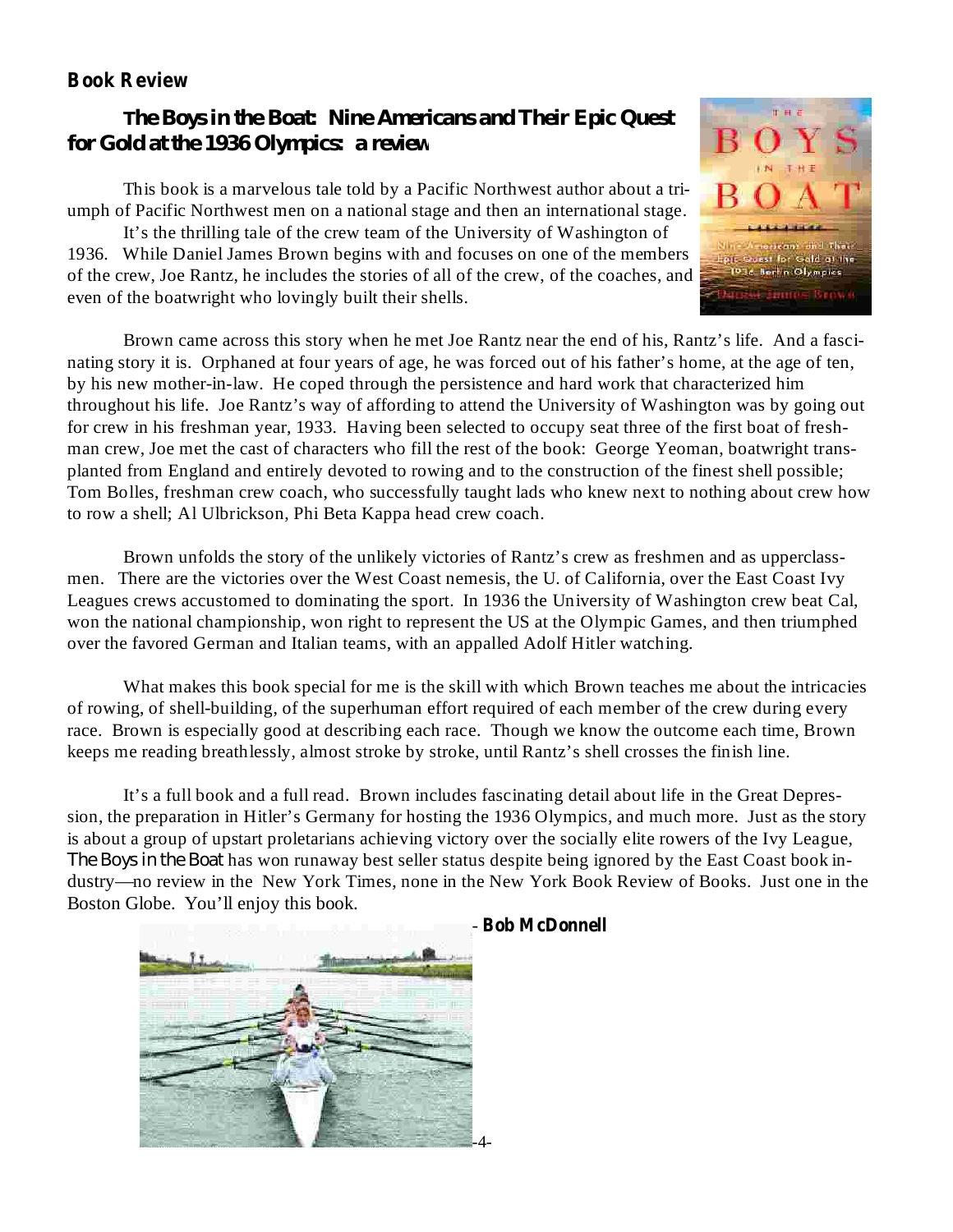### **SEPTEMBER INTEREST GROUPS**

If you are interested in one of the groups please call or email the contact person.

BOOK GROUP--Donna Moore, 360-733-5769 <dfmoore12@gmail.com> We will meet Tuesday, Sept. 16th at 2:30 p.m. at Donna Moore's home at 346 Bayside Rd. September's book is *Idiot America: How Stupidity Became a Virtue in the Land of the Free* by Charles Pierce October's book is *Transatlantic* by Colum McCann

BRIDGE GROUP--Nicholas Bullat, <gnbmaestro@gmail.com> Meets the 4th Tuesday of the month at member's homes. September's meeting place to be announced.

INFORMAL DINING -- Janet Berg, 360-733-4654, <janetlila@hotmail.com> Meets in small groups each month at member's homes. The group will start meetings in October.

OPERA GROUP--Evelyn Ames, 360-734-3184, <Evelyn.ames@wwu.edu>.

This group usually attends the opera independently or in small groups. Call Evelyn if you need a ride. Metropolitan Opera HD Series for 2014-2015, check this website for cast and dates of encores: http://www.metoperafamily.org/metopera/liveinhd/LiveinHD.aspx In the left corner is Participating Theaters (click on United States and/or Canada for listing). There are 10 HD showings this season. Running times of each opera are listed at main web site.

The operas will start again in the fall.

October 11 - Verdi's Macbeth

Encore - October 15

October 18 - Mozart's Le Nozze de Figaro

Encore - October 22

Lincoln Theater in Mt. Vernon: http://www.lincolntheatre.org/welcome (click on calendar) Check the Pickford Film Center for European opera showings: http:/pickfordfilmcenter.org/

SKIING - Charlie Way, 360-734-0649. Check with Charlie next winter.

WRITER'S GROUP - Evelyn Wright, 676-0227,<ewright410@comcast.net> Meets twice a month. The groups are kept small so there is time for reading and critiquing each other's work. The first group is now closed, but if you are interested in a second group call Bill Smith, 647-4534, <billsmith1545@yahoo.com>.

## **Reservation Form Fall Luncheon Friday, October 10, 2014 Northwood Hall, 3240 Northwest Ave., Bellingham, 11:30 a.m.**

Name(s) \_\_\_\_\_\_\_\_\_\_\_\_\_\_\_\_\_\_\_\_\_\_\_\_\_\_\_\_\_\_\_\_\_\_\_\_\_\_\_\_\_\_\_\_\_\_\_\_\_\_\_\_\_\_\_\_\_\_\_\_\_\_\_\_\_\_\_\_\_\_\_\_\_\_\_\_\_

Address or Phone Number

Amount Enclosed (\$15 member, \$18 for non-member)

## **Reservation Deadline is Monday October 6, 2014**

**Patricia Roberts, 715 Marine Drive, Bel-**Make your check payable to WWURA and mail with this form to **lingham, WA 98225.** Questions? Call 676-2593.